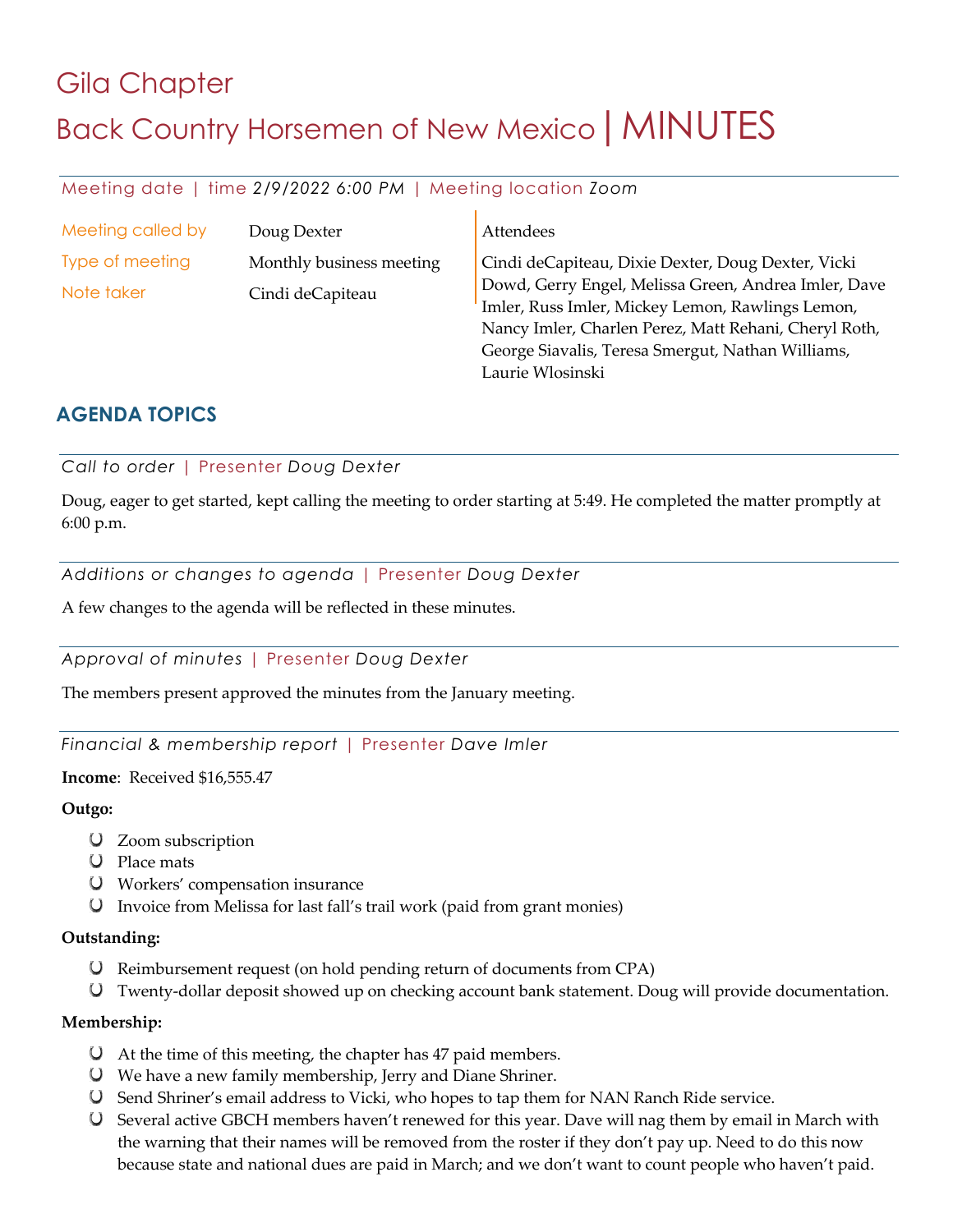*Publicity* | Presenter *Vicki Dowd*

Melissa's article in *Desert Exposure* was really good. Read it at https://www.desertexposure.com/stories/ready-foradventure,9893

# *Public Service/Communications* | Presenter *Gerry Engel*

A buncha GBCH members impressed the USFS with our work ethic. Nine of us braved a ¼" of dust and piles of rat poop to clean up the barn at Gila Center, which hadn't received a woman's touch in decades.

The District ranger (Henry Provencio—at least for now) was there to help.

For our part, this effort to help out the Forest Service presents an opportunity to use the facility at the Gila Center (real close to the Gila Cliff Dwellings). If, for example, Woody's Corral isn't suitable for us when we need a base camp, we can use the facility down the road and across the river. We won't need to defend our space there against marauding visitors because 100% access is for GBCH alone. So there!

Need a list of BCH people to acknowledge in these minutes. Melissa has already sent a thank you message to them.

Finally, Gerry admonishes that everybody needs to visit our website (https://www.gilabch.org/). It's really spiffy and while you're there, you can peruse our list of projects (https://www.gilabch.org/trail-projects). Then, naturally, you can find out when and where you can savor the energy of being outdoors and working hard for admirable purposes. And you can sign up through the website.

**Action items Person responsible**

Send to Cindi and Doug the list of GBCH members who helped at Melissa Green the barn cleanup

## *GCSAR Activity* | Presenter *Andrea Imler*

Search and rescue has been really quiet for several months . . . until last week in the Florida Mountains (those jaggy crags east of Deming) when a guy fell and broke his wrist and wasn't feeling too good.

Twenty-eight rescuers showed  $up<sup>1</sup>$  to walk the guy out.

# *NATRC Update* | Presenter *Vicki Dowd*

## Volunteer workers

Vicki has sent out a request for volunteers and she's had a good response2. She expressed thanks to everybody.

## **The Lineup so far:**

- Charlen Perez, ride secretary, managing her duties remotely. Cannot be present at the ride.
- Maria Longton, on-site secretary
- Susan Dent, vet judge
- Rawlings Lemon, vet chauffeur
- Lynn Ward, horsemanship judge, coming from Arizona

<sup>&</sup>lt;sup>1</sup> Proving yet again the motivational energy of a long bout of inactivity.

<sup>2</sup> But some positions still need you (yes, YOU) to fill them. Details below.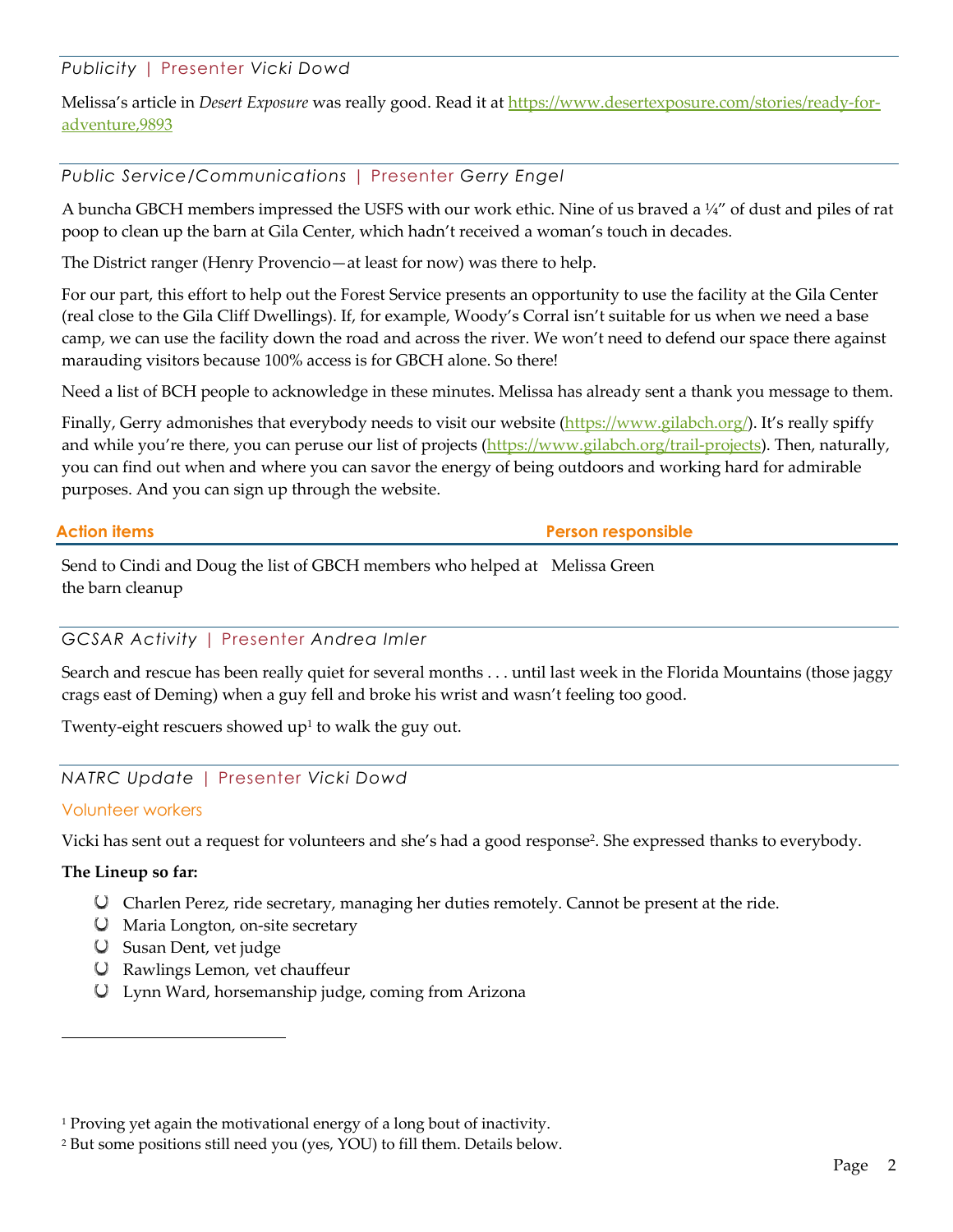- Carrie Bearup, horsemanship judge secretary
- Dean Bearup, horsemanship judge driver
- P&R crew:
	- o Cathy Sidak
	- o Cathy Brett
	- o Joan Bacon
	- o Bob Hall
	- o Lee Perry
	- o Jayne Hempstead
	- o Dixie Dexter
	- o Mary Gates
	- o Linda Beatty
- Drivers:
	- o Bob Hall
	- o Jayne Hempstead
	- o Rawlings Lemon
	- o Dave Imler
- Gatekeepers:
	- o Doug Dexter, gate coordinator.
	- o Kristen Munsen (also working on food)
	- o Cassie Carver
- Safety riders:
	- o Cindi deCapiteau
	- o April Matthews
- Food preparation: 3
	- o Nancy Trimble
	- o Michelle Kennedy
	- o Mickey Lemon is shopping for all the volunteer food
	- o Nancy Imler will keep casseroles.
	- o Vicki will make sure oven at the NAN Ranch Lodge works
- Ride starter: Doug Dexter
- Camp cleanup: Vicki Dowd

# **Workers still needed:**

- Secretary for vet judge
- A few more P&R people to serve as backup
- Weigh master (records rider weight before and after the ride)
- Weigh master's scale
- Parking director
- Lunch drivers (uses personal ATV or 4WD drive vehicle to ferry lunches to contestants) Also keeps track of contestants' time into the lunch site. Notifies individuals when 45 minutes is up so they can resume the ride)

<sup>&</sup>lt;sup>3</sup> At this ride, we are providing meals for only the workers and judges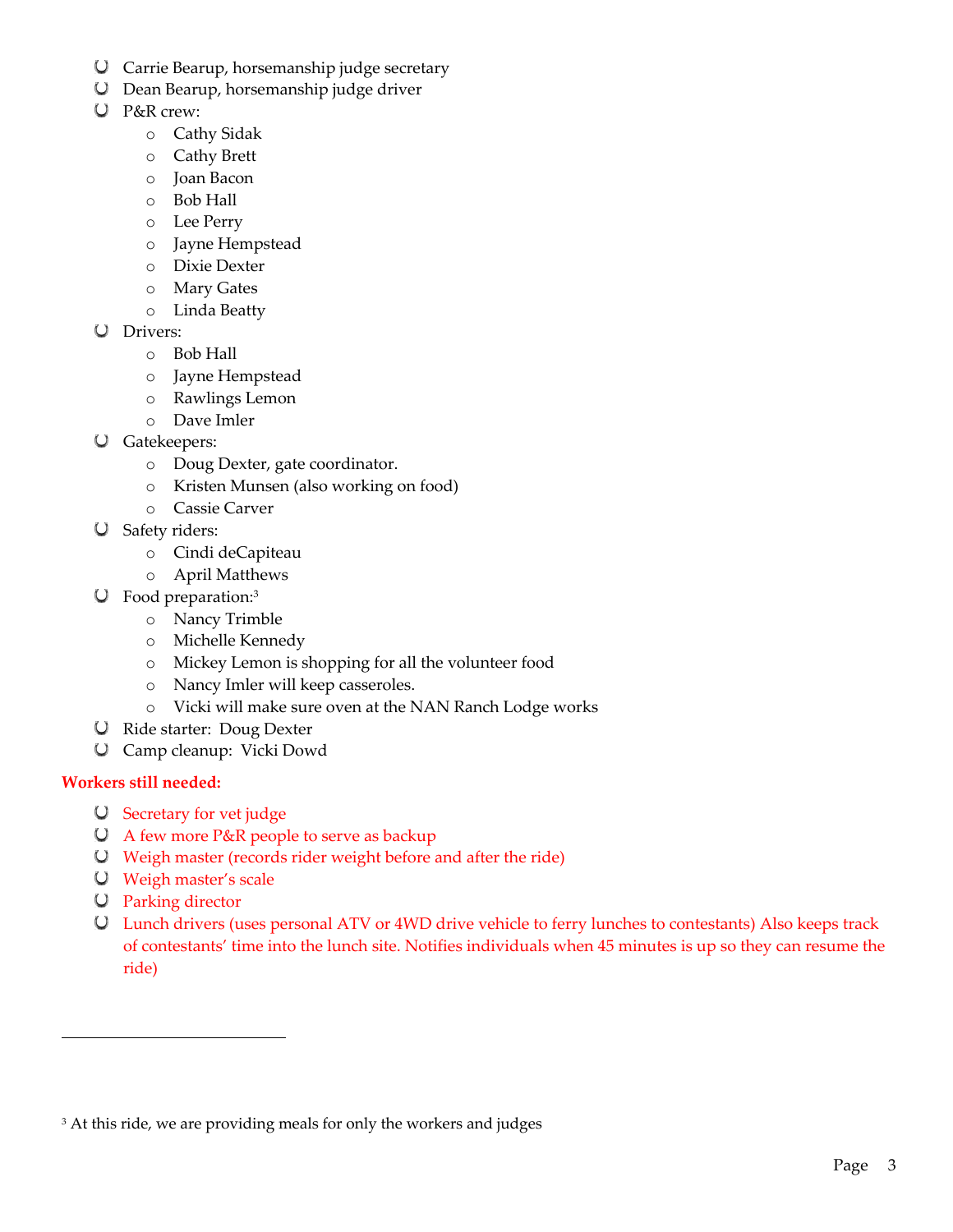# **Trails and gates:**

- Vicki has begun marking the trails
- Ranch gates now have combination locks
- $\bigcup$  Ride management will try to get the gates open a day or two early

# **Camping:**

- Workers and judges do not pay a camping fee
- $\bigcup$  Camping fee for riders is built into the entry fee
- $\bigcup$  Camping will be at the ride camp

Vicki has a list of needs, which she will provide to Doug for transmission to the ride audience.

## **Tangentially . . .**

The Gila chapter received an invite to participate in this year's Trails Days festival, but that event occurs at the same time as the NAN Ranch Ride. We can't do both, so Doug will respectfully decline the invitation.

| <b>Action items</b>                        | <b>Person responsible</b> |
|--------------------------------------------|---------------------------|
| Send list of unmet needs to Doug           | Vicki Dowd                |
| Transmit unmet needs list to ride audience | Doug Dexter               |

# *Packing Demo* | Presenter *Cheryl Roth*

As mentioned in last month's minutes, GBCH is sponsoring a packing demo on April 2, 2022, at the rodeo grounds just east of Silver City on US 180.

Cheryl sleuthed out whether or not we need insurance for the upcoming event. She talked with Dick Rahal (a mover and shaker with BCHNM), who asserts that no insurance is required unless the venue requests it.

If insurance is requested (contact Kim Clark to find out) GBCH would contact Dick, who will authorize us to use BCHNM insurance.

We will ask participants to sign a waiver in the form of a sign-in sheet that Dave is creating and which will bear the text of the New Mexico equestrian facilities law similar to this one:

https://aces.nmsu.edu/academics/anrs/documents/liability\_waiver19.pdf

## *Sign-making workshop* | Presenter *Melissa Green*

Direction and mileage signs in the Gila require considerable maintenance. USFS set up a workshop to prepare such signage this week, so it will be all over by the time you read this (although it was advertised on Facebook).

The effort is being supported by a sufficient number of people, so you're off the hook if you couldn't show up.

## *Trail food* | Presenter *Mickey Lemon, Melissa Green*

According to Mickey Lemon, the endeavor to make sure no trail worker goes unfed is on track, providing everybody does what they said they would do. 4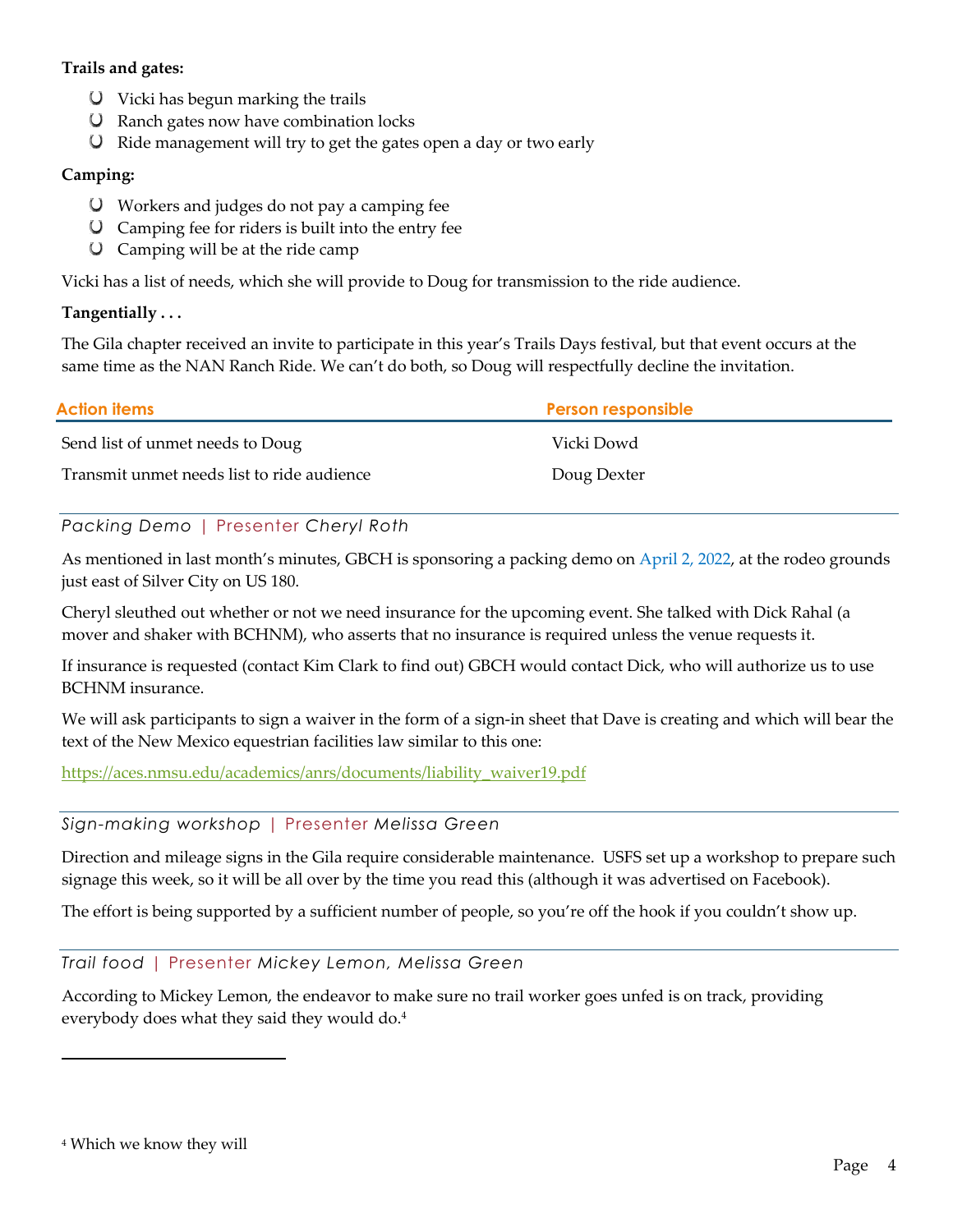*Credit card and mileage reimbursement* | Presenter *Rawlings Lemon, Dave Imler*

# Credit card

As the Gila Chapter wanders into the age of serious accounting and reporting requirements (because we are now a 501(c)(3) organization), Dave Imler needs to keep bookkeeping as simple as possible. The CPA opines that a number of purchases for goods and services could be handled via a credit card, with the benefit that the transactions pass directly from the vendor to the chapter's books.

Dave has applied for, but has not yet received, the aforesaid *tarjeta de crédito*, but when the card(s) (multiple cards, one account) arrive, one is given each to Gerry and Melissa, our trustworthy organizers of people and materiel, who can use them to spend \$ on anything except salary.

Dave offered a credit card to Cheryl Roth and Joan Bacon (representatives to BCHNM, who incur travel expenses every quarter to drive Socorro for the meeting of the BCHNM board of directors). Cheryl and Joan declined and said they will submit receipts for reimbursement.

#### Expense reimbursements

Rawlings Lemon has been pondering reimbursements for travel. He proposed a reimbursement rate of 1.5 times the cost of fuel for any person who takes their vehicle to BCH-related meetings.

After heming and hawing about it for several minutes, we settled on the assertion that as long as we're reimbursing people for travel expenses, nobody is required to report the money as income. So if you want to be reimbursed for mileage, need to report the mileage. Rawlings is ok with that.

# *Give Grandly* | Presenter *Gerry Engel*

Give Grandly (GG), he annual fundraising drive for qualified organizations, is coming up. Should GBCH participate? According to Gerry and Melissa, who sat in on an organizing meeting, discovered that:

- $\bigcup$  The participation fee is \$100 this year.
- The location is downtown Silver City, at the Main Street Plaza.
- The sting comes out of the participation fee if an organization's received donations (via GG) total \$500 or more. In that case, GG provides a matching donation of \$500.
- The maximum donation received in 2021 by a participating organization was around \$13,000.
- Need a volunteer to coordinate the effort for GBCH because trail projects will be underway and the usual movers and shakers will be otherwise occupied.
- The durable and cheerful Doug Dexter signed on for the job. Others? Please join Doug so he won't be lonely.
- Organizations must sign up to participate by March 31, 2022.
- If you have worked with or have useful information about a past public Give Grandly event in Silver City, please contact Gerry Engel. He hopes to determine (at least) an approximate number of people who come through, in order to also determine if it's worth it for GBCH in terms of publicity and funds generated.

Looking to make a GBCH branding iron.

**Action items Person responsible**

Keep investigating costs and benefits of Give Grandly. Gerry and all his helpers

Talk to Gerry Engel if you can help, especially with knowledge of Gerry's helperspast GG events.